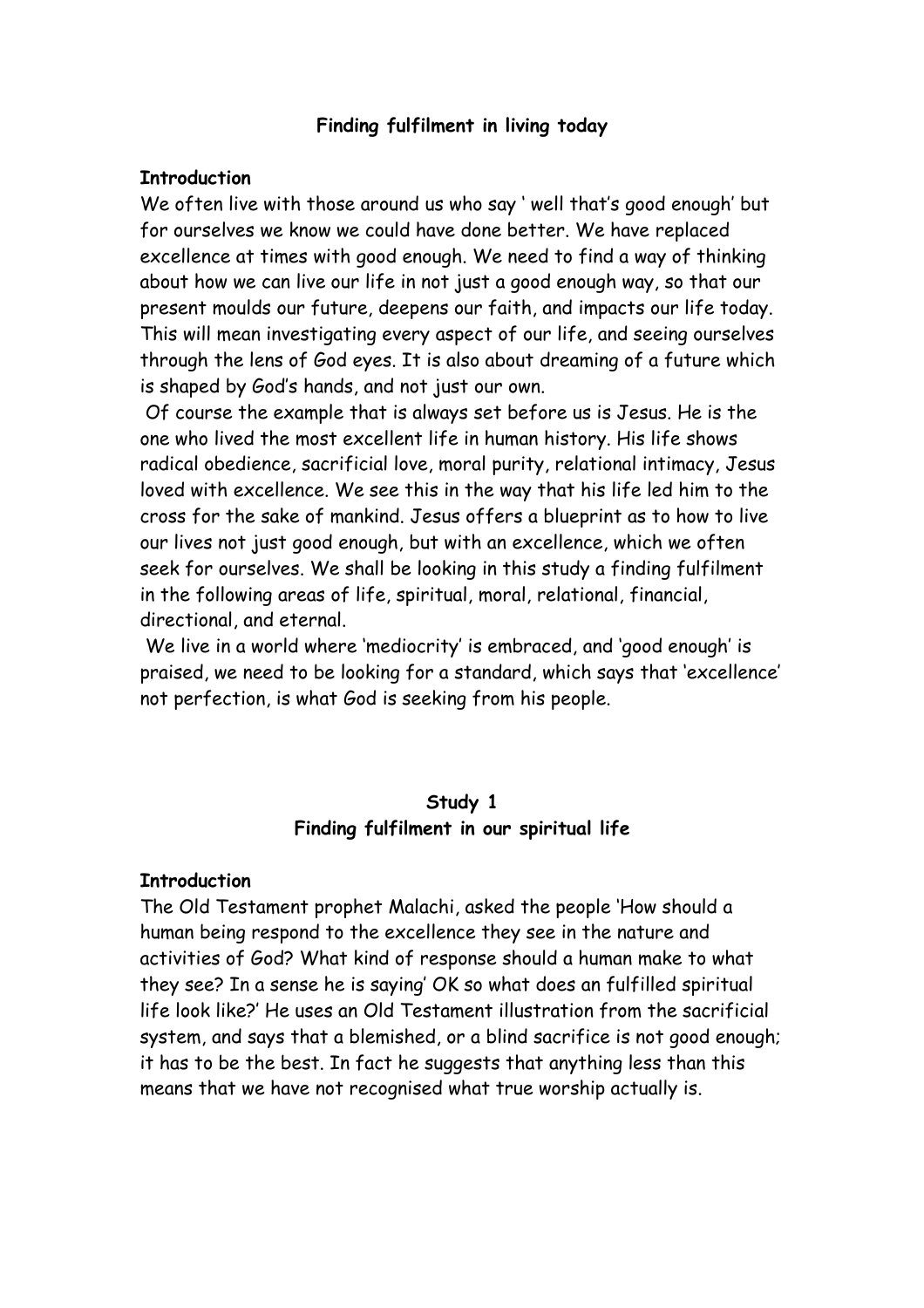### **The big picture**

1. What are some of the ways that we can be tempted to give second best, or even leftovers, when it comes to how we follow God? In our offerings In our singing In our attentiveness in worship services In our time In our surrender of heart In our service to others

### **The biblical picture**

Read Malachi Ch 1 vs 6-14

2. what do you learn about the heart and character of God in this passage?

3. How does God's character connect to the kind of worship and offers we bring Him?

4.What do you learn about the attitudes and motives of God's people in the days of Malachi?

5. How do you see these attitudes alive in the Church today?

6. How do you see these attitudes at work in your own heart?

7. What has God done to show His commitment to you? [Linger on this question, deep into your memory, your story, think about how God has revealed and proven his commitment to you?

8. All of us can be tempted to place conditions and limits on our commitment to God. 'God I will do anything except….' What are some of those limits you can be tempted to place on your devotion to God?

9. If you feel able tell about a time you were amazed and overwhelmed by the sheer depth and reality of God's love for you. How did you respond to this growing awareness?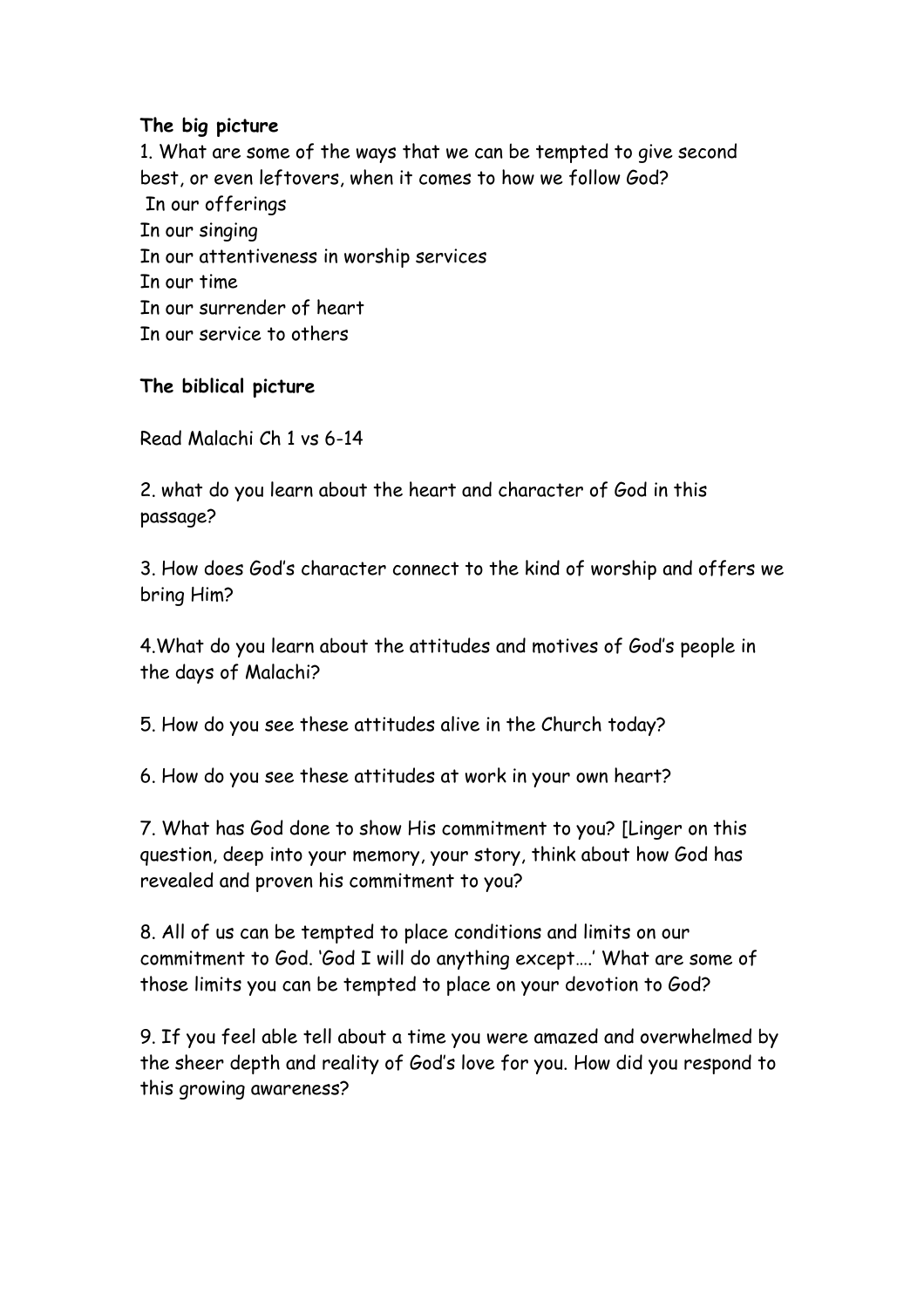### **Being in the picture**

10. Think deeply about God's love for you. Then be creative and identify some substantial ways you can respond back to God. What are some ways we can express our love and praise to God?

11. What is one expression of loving action that might stretch you and grow you as a follower of Jesus? What is standing in the way of you expressing your love in this way?

12.When God has our best commitment and when our hearts are devoted to Him in love, everything else seems to follow. With that in mind what are some of the unique skills, gifts, abilities God has given you? How are you using one of these for God's glory in Your home? The church fellowship? Your community?

13. What is one gift or ability you have still not offered back to God, and are using for his purposes in this world?

14. What step can you take to offer this to God, and begin a process of discovering how He can use it for His glory?

# **Study 2 Finding fulfilment in our moral life**

### **Introduction**

We live in world where moral compromise is evident. Many things, which we have seen as morally questionable years ago, are now standard operating procedures. But God calls his people to purity of life, no matter how others are living around us.

 Too often we do not realise just how treacherous the slippery slope of moral wrong behaviour is for us. This study reveals to us that morally wrong behaviour always ends badly, unless we seek and ask for God intervention.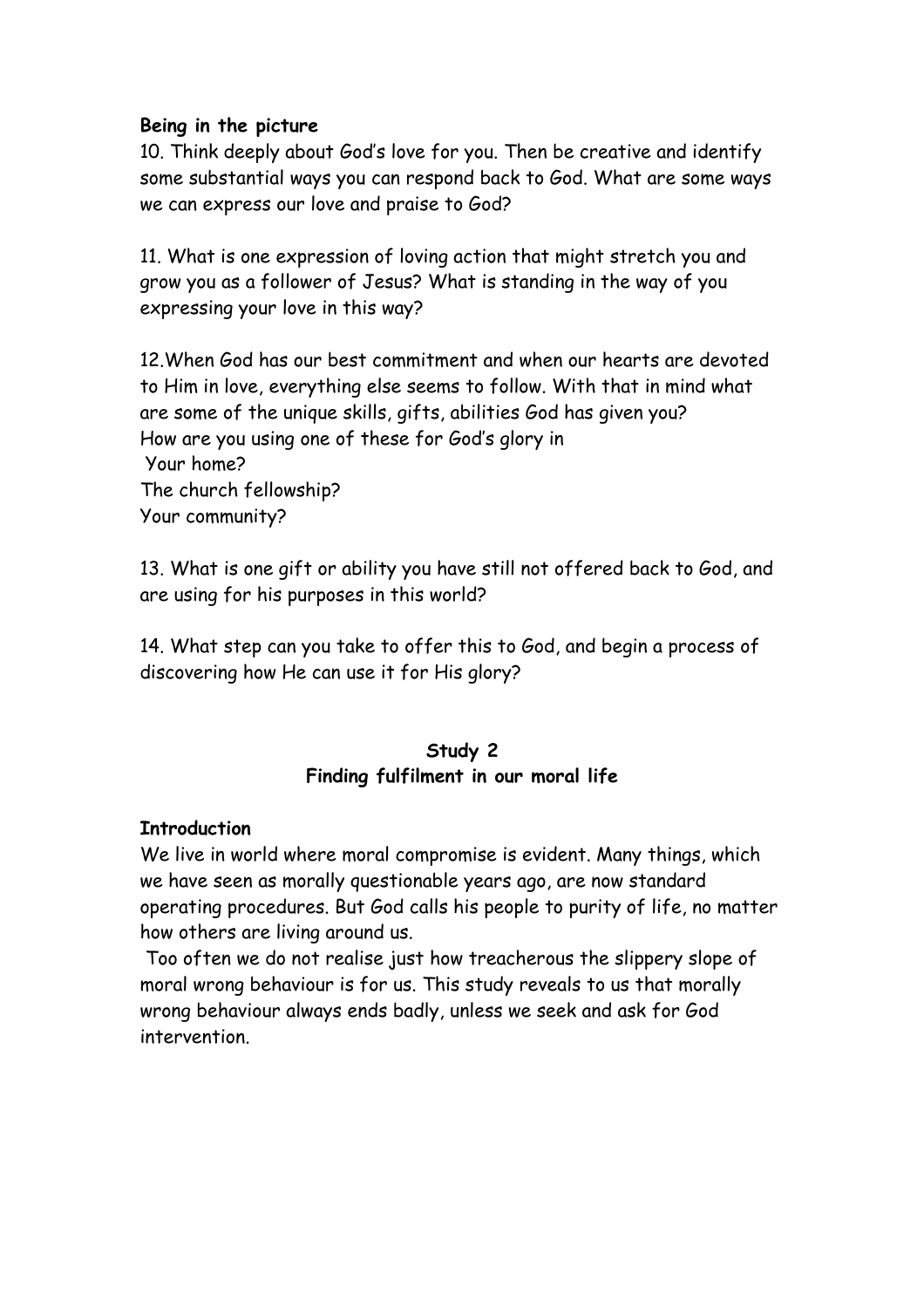### **The big picture**

1. If you can tell of a time when your or someone you know tried to do the right thing for God but things seemed to go wrong. Or tell about a time you watched someone cross all kinds of moral boundaries and seemed to get away with it. [Be careful not use unnecessary names]

# **The biblical picture**

Read Psalm 73

2. In Psalm 73 vs 1-16 the psalmist has a very specific view of life. How would you describe his outlook on each of the following His own life and condition The lives of the wicked and their condition God's activity in the world

3. In Psalm 73 vs 17-28 everything changes. When the Psalmist enters the sanctuary of God, the whole world looks different. How would you describe his outlook on each of the following in this portion of the Psalm

The lives of the wicked and their condition God activity in the world

4 As sinful people we are all tempted to live with moral compromise. In his grace God gives us warning signs, if you can name some of these warning sings, us the Psalm to help you.

5 Why does God give us these warnings?

6. God does not want his people to walk in the slippery slopes of moral compromise. If you can tell of a time when you followed God's warning and left the morally slippery ground on which you were walking. How did this change your relationship with God and others?

7. If you are willing to be vulnerable, what is an area of your life right now where you are still walking on slippery stones of moral compromise?

8. The psalmist sees things differently as he comes to worship vs 17. Here he gains straight in the struggle, and finds support from God. How does God's help and intimacy help you to live a morally fulfilled life?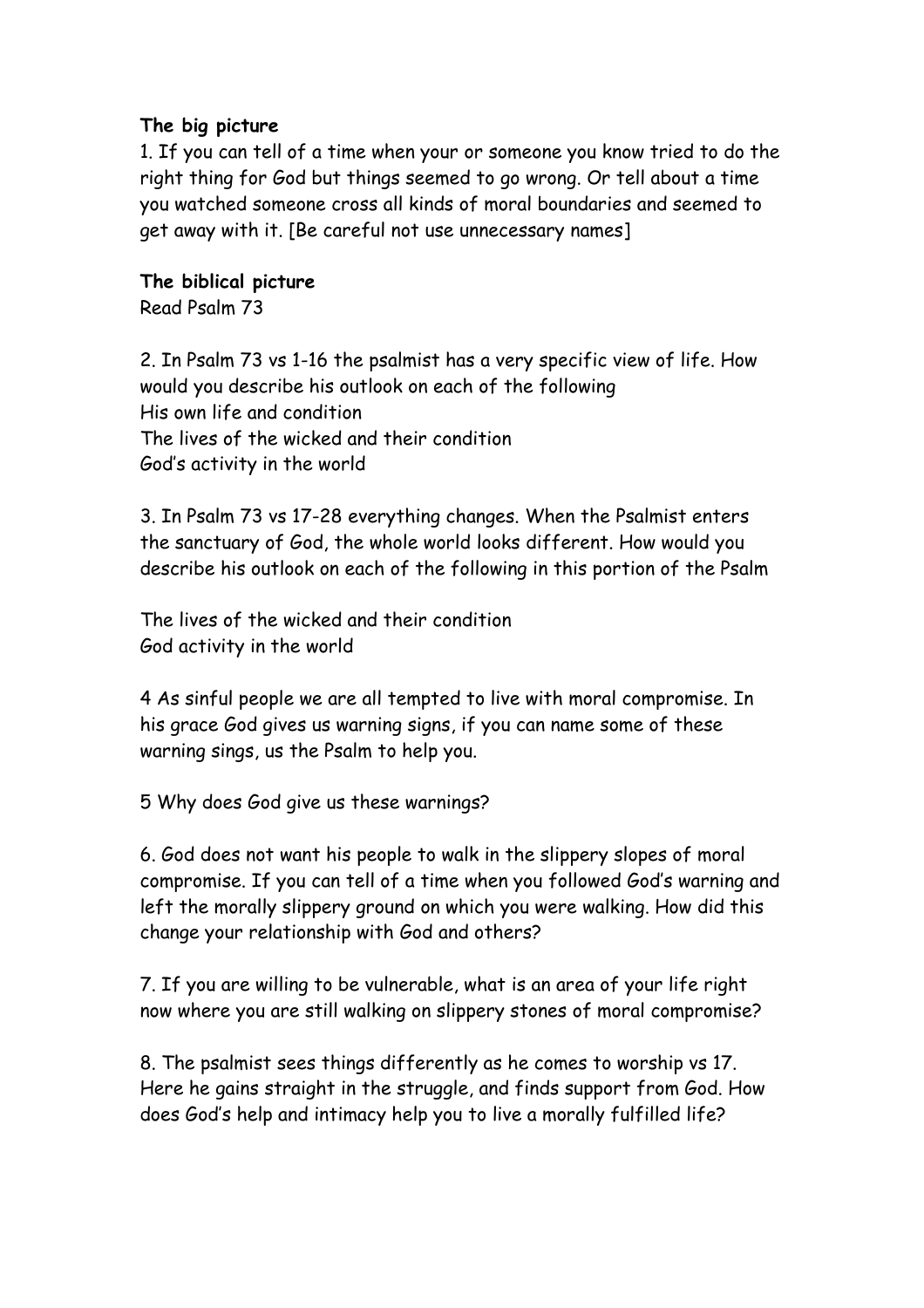### **Being in the picture**

We're all tempted to live with moral compromise, slippery stones are everywhere. We need therefore to be aware of the following

- 1. Areas in which we have slipped in the past
- 2. Areas in which we are sure we will never fall

This coming week take some time to

A. Reflect on one or two areas where you have struggled in the past, and pray for strength to resist the temptation in these areas B. Identify one or two areas where you are confident you would never struggle with. Ask God to humble your heart, and allow you to keep your guard up. When we say ' I would never do that', we can easily drop our guard and become a target.

# **Study 3 Finding fulfilment in our relational life**

### **Introduction**

 There is a balance which the author Carl George wrote about in the early 1990's when he wrote 'the church of the future my need to return to a structure similar to the church in Acts, large enough to attract a crowd, but small enough to have a personal touch'.

 If we are going to have a life of fulfilment in our relational life then we need to realise that there is a certain work that God can do for us in a large gathering, and another kind of work he can do in us through the Holy Spirit when we are in smaller groupings. We need to recognise that both are important to our fulfilment of relationships

# **The big picture**

1. Most of us have seen examples of people who go to church, follow the routine, and go home with no real connection with other people. If we are honest many of us have had seasons in our life when we have functioned in this way. What do we miss out on when we only settle for this kind of Church experience?

2. In the same way, most of us have had times when we have deeply engaged with other Christians and taken the risks of being authentic. What do we gain when we seek this kind of connection with other followers of Jesus?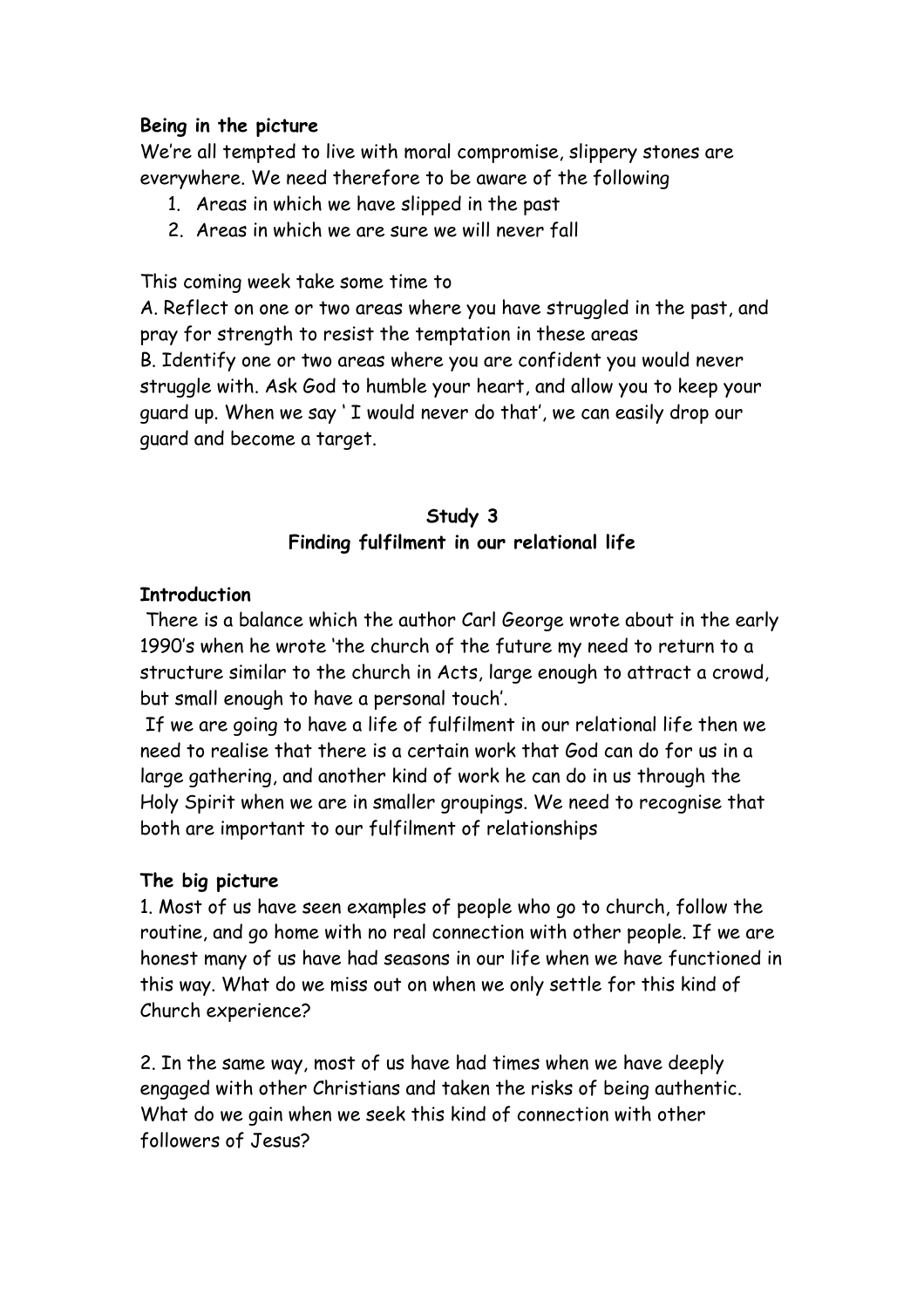### **The biblical picture**

Read Acts Ch. 2 vs 42-47 1 John Ch 4 vs 11-12, James Ch 5 vs 13-16

3.What were some of the practices that marked the life of he firstcentury church, and how do you see these alive or missing in the church today?

4. What were some of the attitudes that marked the life of the first century church, and how do you see these alive or missing in the church today?

5. How have you found small groups/ cells settings to be a natural place for expressing and receiving love and affirmation?

6. What can you do as a small group/ cell to create more space for expressing love and affirmation to each other?

7. A small group/ cell is a great place to speak openly and honestly about what we are learning from sermons, Scripture, books, CD's TV etc. How can the deep thoughts and insights of others help shape and deepen our personal application of what we are listening, watching?

8. How has participation in a small group/ cell raised the bar for accountability in your life?

9. What steps can you take as a group/ cell to increase the level of accountability both when you are together and between meetings?

10. If you are facing major decisions or a crossroads moment in your life, how can your group/ cell members pray, support, and bring wisdom to you?

11. The Scriptures speak of confessing your sins one to another [James Ch 5 vs 16]. What do you consider to be the potential risks and dangers of confessing your struggles in your cell/ small group?

12. What are the benefits and values of being a group/ cell where each can humbly confess areas of struggle, sin, brokenness?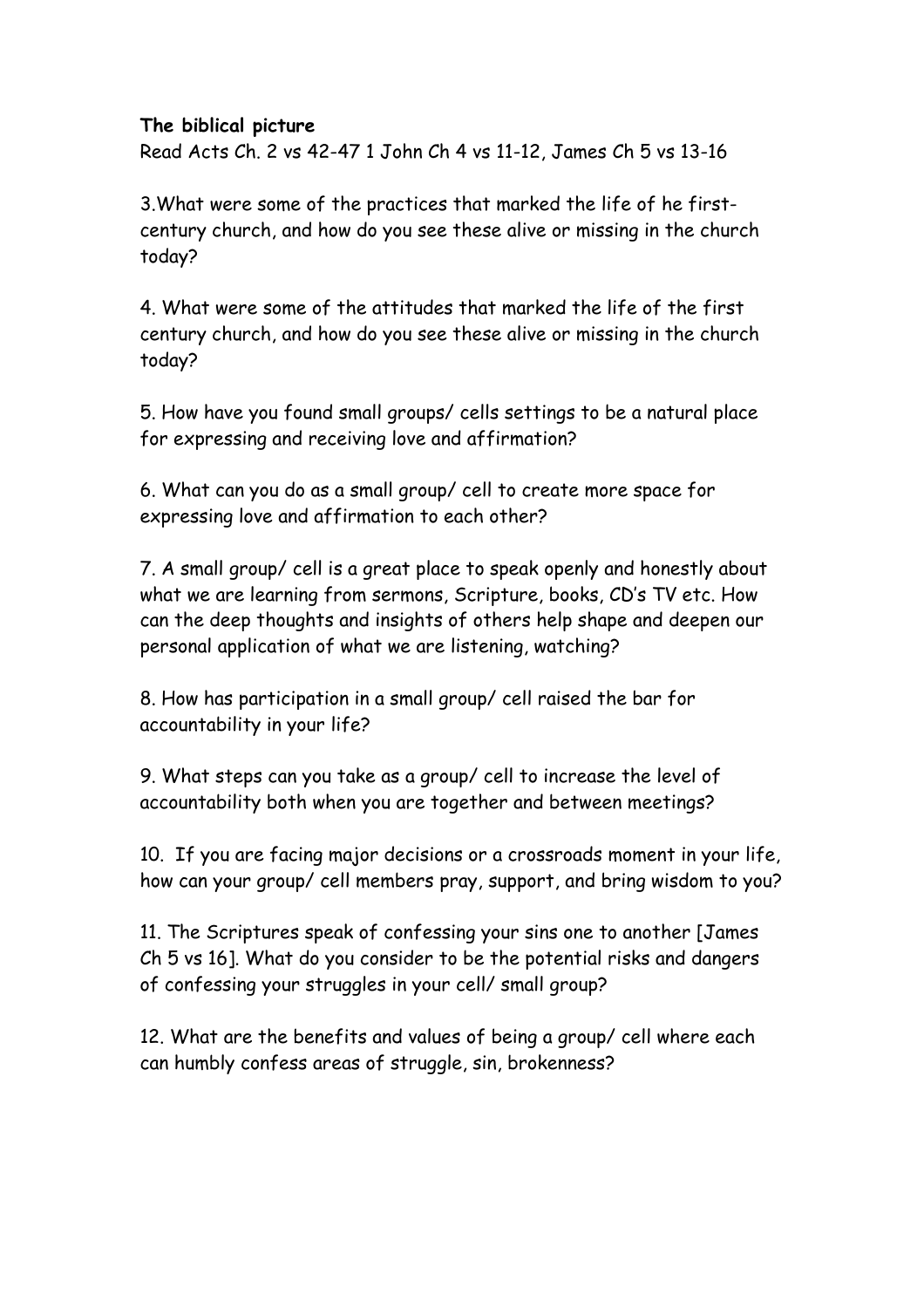### **Being in the picture**

13. Look again at Acts Ch. 2 vs. 42-47. Identify what the early believers did and the characteristics, which marked their community Consider doing this in the following grid.

 Verse lesson prayer 42 devoted to teaching Lord, help me be a student of the Word

14. Can you identify in each of your group/ cell members a word of affirmation as to where you see God working in their life. Share this within the group/cell

# **Study 4 Finding fulfilment in our financial life**

### **Introduction**

In both the Old and New Testament there is plenty of teaching on how God wants us to use and review the resources he has given us. We do at least need to dig into this teaching in order to gain the best from it. I once had a complete set of hubcaps stolen form my car while it was parked in a multi-storey car park in London. As I came back and saw what had happened I felt violated and angry, someone had taken what was mine. I thought who has been so brazenly self-centred and uncaring as to invade my life like this. [I know a little over the top, but you get the idea of what I was feeling, and anyway, they were nice hubcaps]. So as you work through this study allow it to become an opportunity for God to have a chat with you, so that you get find the fulfilment in your financial affairs.

# **The big picture**

1. If you have been robbed or had something stolen from you, how were you impacted. How did it make you feel?

### **The biblical picture**

Read Malachi Ch 3 vs 6-12 and Proverbs Ch 3 vs 9-10

2. How does God feel abut the behaviour of His people in the light of what you read in Malachi Ch 3 vs 6-12?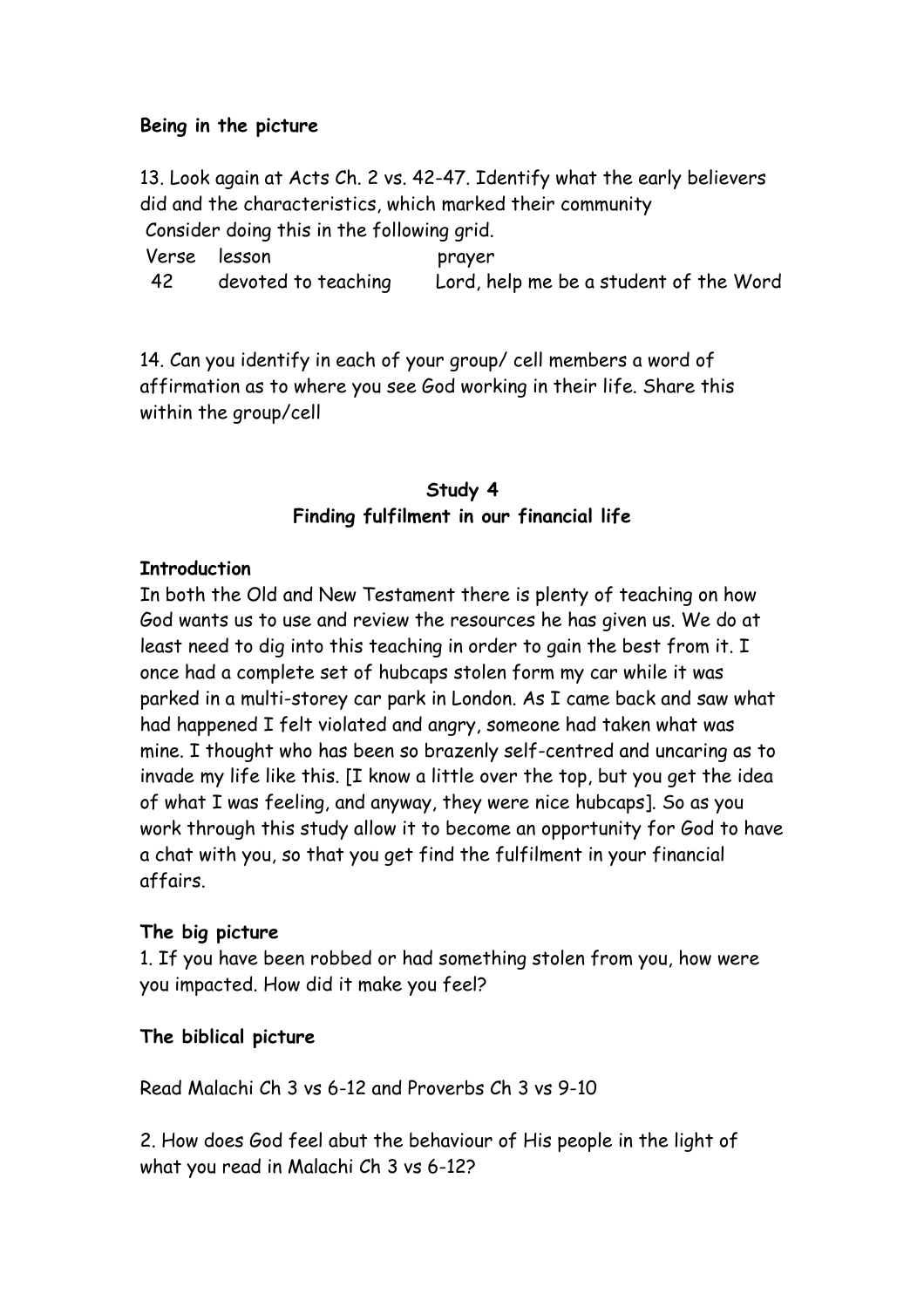3. What is God calling His people to do in these passages?

4. What does God say will happen in His people follow His call to live with generosity?

5. Jesus spoke about ' where your treasure is there will your heart be also [Matthew Ch. 6 vs 21] Why do you think in Malachi God calls for a tithe[  $10\%$ ] to go back to Him?

6. How does a person pattern of giving reflect the condition of his/ her heart?

7. What specific growth steps will help us expand our hearts so that giving a tithe and offering [gifts above the first 10%] is a natural response of love?

8. If a person has a heart for God, and wants to give the tithe, and even offerings, but never does a serious' gut check' [a gut check is about having the courage to examine our character to ensure we are taking the practical steps needed to honour God with our finances], what might happen?

9. How might a serious personal evaluation of our financial lives bring our heart and actions into sync and deepen our faith?

# **Being in the picture**

10. take a few minutes to do the following

A. An initial gut check-, think through your income over the last few months, then think about what you have given to God. How does it measure up?

B. Reflect your heart- over the past few months have you given joyfully and generously? How is your giving reflected in your heart? C. Prayer- take a moment to either praise God for the strength to continue if you are living in joyful obedience to God. Or, pray for your heart to love God more, and your life to reflect this in the way you give.

11. What happened to your heart in that time of reflection?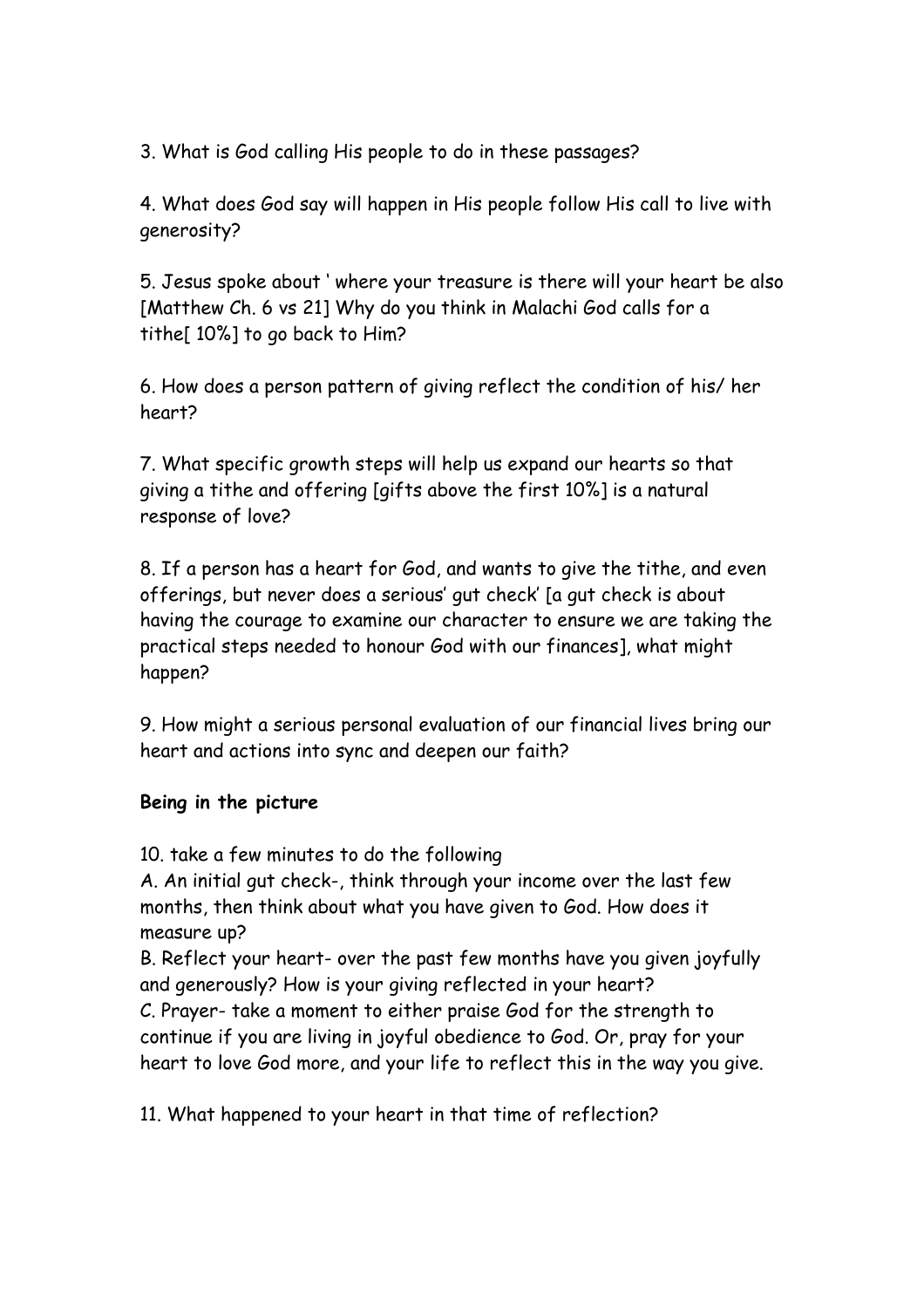12. What is God saying to you about how you view Him, and how this impacts the way you handle finances?

13 What helps you maintain a faithful heart and generous hands even in hard times

# **Study 5 Finding fulfilment in the direction our life is going**

### **Introduction**

We don't have to wander through life with no direction. We also do not have to figure out everything on our own. God is ready to give us direction if we ask for it with faith and follow His leading. God offers us direction in numerous ways. He has all kinds of wisdom and insight to offer us, just waiting to be used, we just need to avail ourselves of it. Nothing would please God more than to steer us in a constructive direction. God is in the business of coming alongside of us at critical intersections in our life to help us make the right call.

# **The big picture**

1. If you can tell of a time when you had to make a decision and failed to ask God for wisdom or direction. How did things turn out?

2. If you can tell of a time when you slowed down and looked at God for His direction. What means did God use to guide you?

### **The biblical picture**

Read James Ch 1 vs 5-8 Psalm 119 vs 105 Romans Ch 8 vs 14 Proverbs Ch 11 vs 14 Colossians Ch 4 vs 3

3. According to these passages, what are some of the ways that God gives direction to His children?

4, How have you experienced one of these direction-giving encounters with God?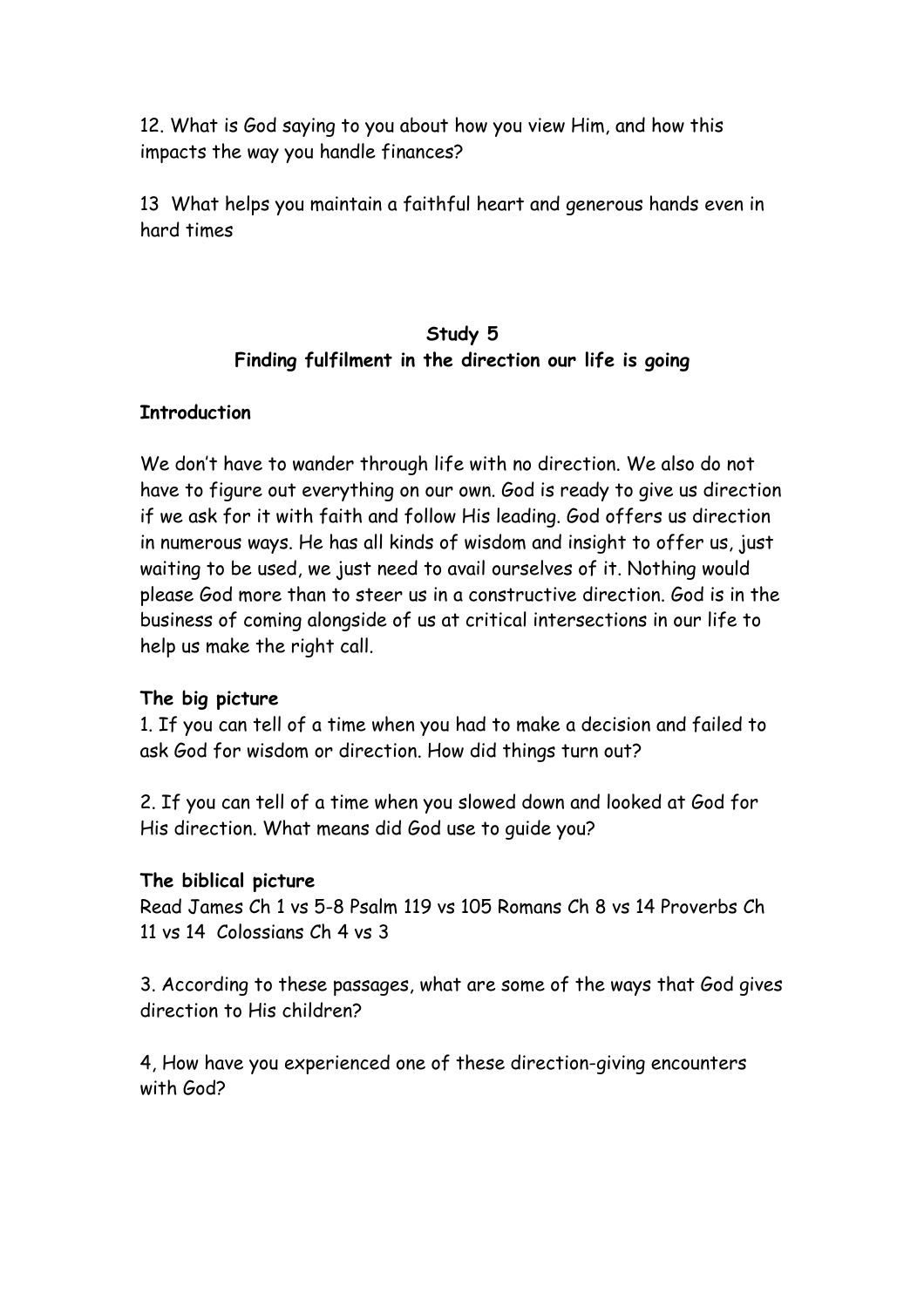5. Why do you think that God is concerned that we live with confident, rock solid faith in Him and not place part of our faith in the 'wisdom' of the world?

6.Through being a follower of Jesus, what has strengthened and fortified your faith in God's ability to guide you?

7. God offers to guide us through the Scriptures. He says his word is a lamp to our feet. Describe a time when the simple, clear teaching of the Bible gave you a direction that you needed to press forward and follow God's will for your life?

8. how can daily study of God's written Word prepare you for most situations you will face in life?

9. What are some practical ways we can develop a pattern of daily Bible study to help us gain heavenly wisdom and direction in our life?

10. God will guide through the promptings of the Holy Spirit. Sometimes we need more specific direction, then the general direction the Scriptures offer. The promptings of the Holy Spirit will always agree with the teaching of the Scriptures, but with an added personalised guidance.

If you can tell of a time you felt God's prompting and heard the gentle voice of the Holy Spirit guiding you. How did you respond the Spirit's prompting, and how did this impact your decision?

11. Proverbs Ch 11 vs14 says 'Many advisors make victory sure.' God used other people to hep us. Who has God placed in your life with a deep faith and real wisdom, and how might they act as sounding board for directional excellence?

12.How might your cell/ small group become a community of wisdomgivers that God could use to guide you?

# **Being in the picture**

13. If you can tell of a time God clearly closed a door and gave you life direction instead?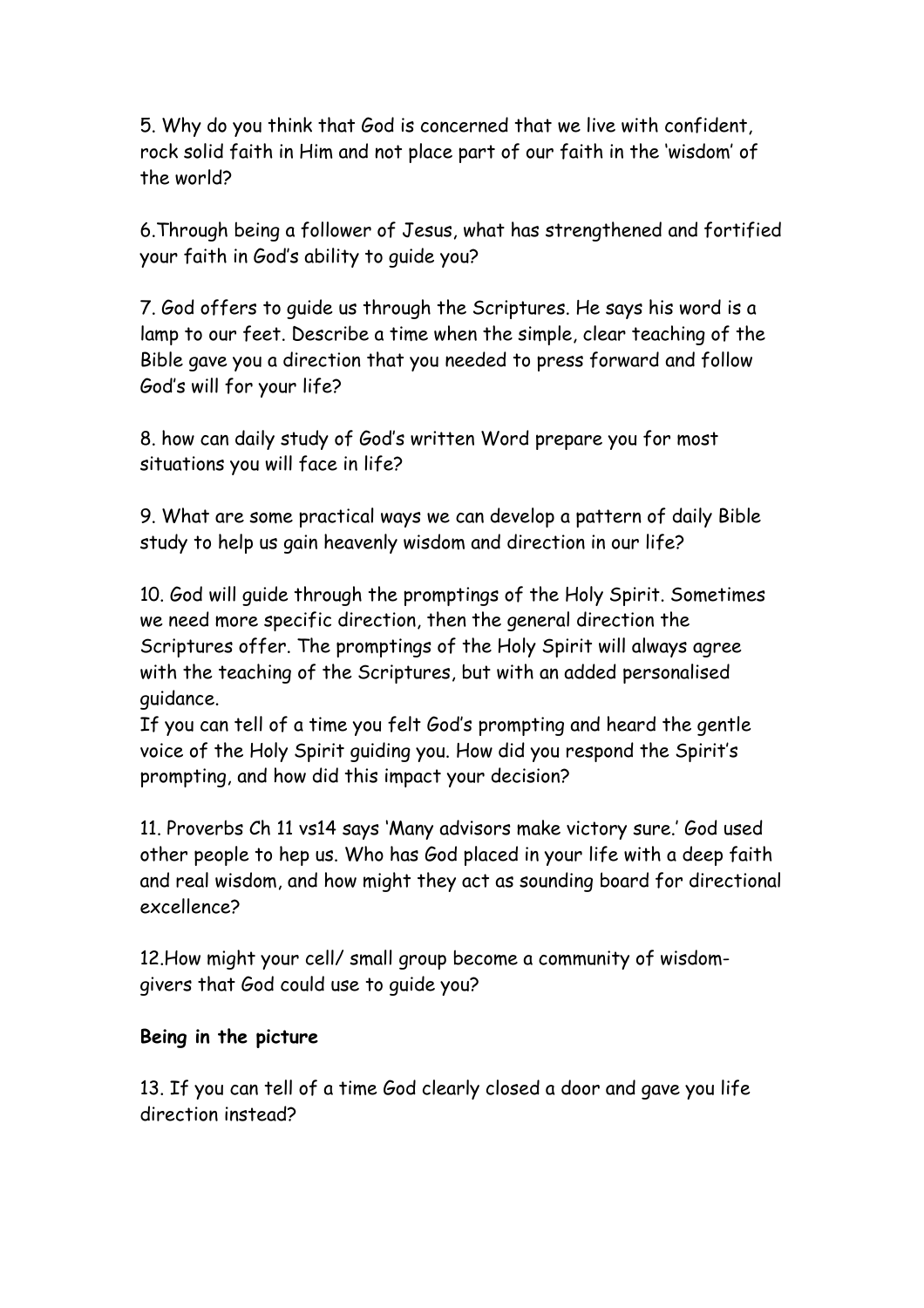14. Tell if you can you sensed God had opened a door for you, and you walked through it?

# **Study 6 Finding fulfilment in the eternity of life.**

#### **Introduction**

 No matter how good this life is for someone, it is the snap of a finger compared to eternity. God is looking for us to find satisfaction and fulfilment in this area of our life. Jesus asked a question ' What good is it for a man to gain the whole world, yet forfeit his soul' [Mark 8:36] God is looking to help us seek fulfilment in this life, but he also longs for us to find his excellent fulfilment in eternity. There is a frailty in our existence, our life can be like wild flowers that spring up, adorn the landscape, but before you know it, they and we are gone. American Christian Lewis Smedes wrote ' Grace is the gift of feeling sure that our future, even our dying, is going to turn out more splendidly

than we are daring.' Heaven is a gift of grace, but it must be received, and when it is, we need to trust God's hold on us, more than our hold on God.

### **The big picture**

1. Tell of a time when you were struck by the frailty and brevity of life. How did this moment of insight impact the way you view eternity?

### **The biblical picture**

Read Ephesians Ch 2 vs 8-9 and Titus Ch 3 vs 4-7

2. In this life, almost everything had to be earned. Even Christian can fall into the mind-set that we to work for God's favour or blessing. How do the above passages correct this view?

3. read John Ch 14vs 6 Acts Ch 4 vs 11-12 Romans Ch 10 vs. 9-10 John Ch 1. vs 12-13.

How does a sinful person find cleansing from sin and assurance that heaven will be their home?